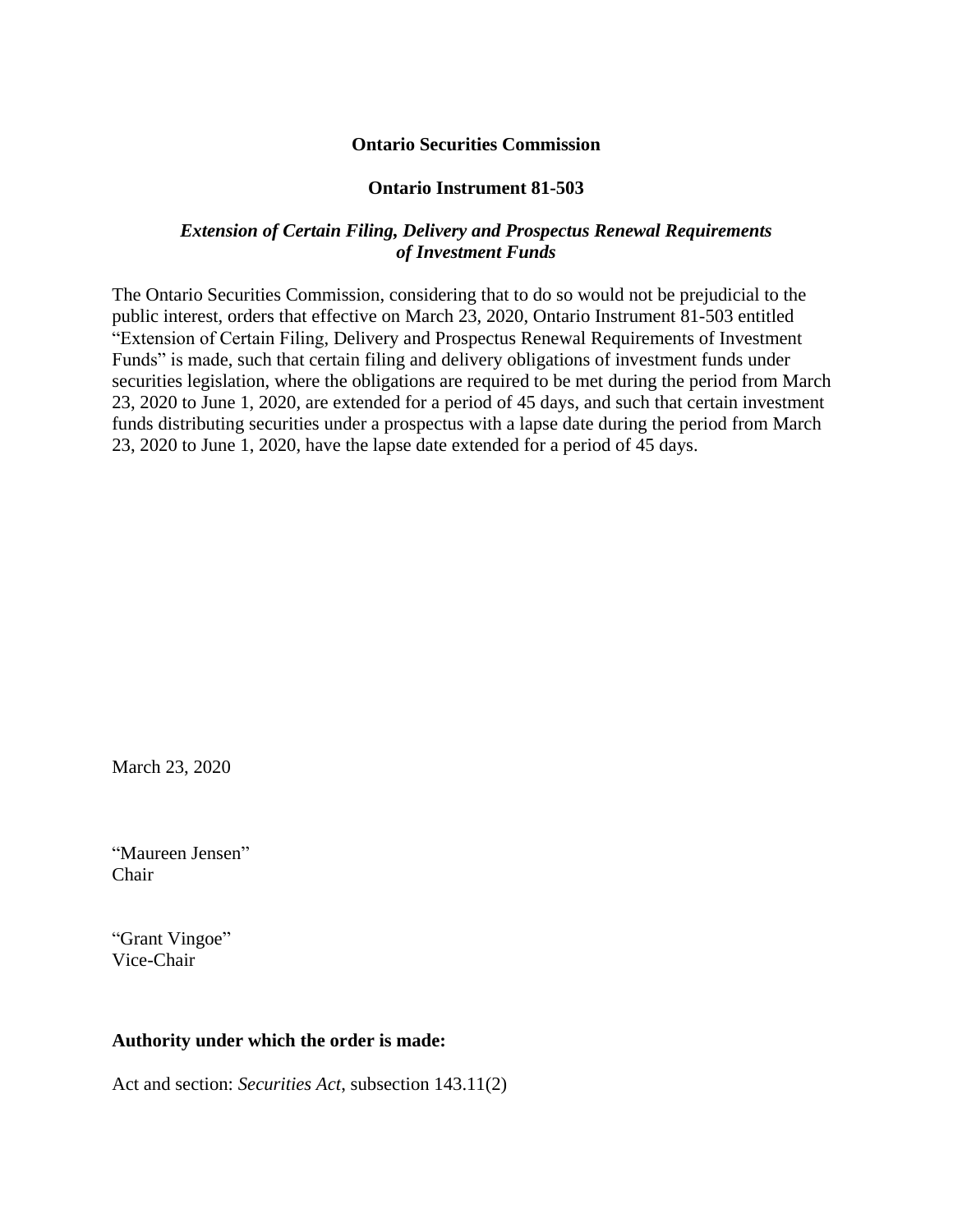# **Ontario Securities Commission**

# **Ontario Instrument 81-503**

# *Extension of Certain Filing, Delivery and Prospectus Renewal Requirements of Investment Funds*

## **Definitions**

1. Terms defined in the *Securities Act* (Ontario) ("OSA"), Multilateral Instrument 11-102 *Passport System* ("MI 11-102"), National Instrument 14-101 *Definitions*, National Instrument 41-101 *General Prospectus Requirements* ("NI 41-101"), National Instrument 81-102 *Investment Funds* ("NI 81-102") National Instrument 81-106 *Investment Fund Continuous Disclosure* ("NI 81-106") and National Instrument 81-107 *Independent Review Committee for Investment Funds* ("NI 81-107") have the same meaning as in this order.

## **Exemptive Relief**

- 2. As a result of the coronavirus disease 2019 ("COVID-19") outbreak, which was declared a pandemic by the World Health Organization on March 11, 2020 and has led to a "Declaration of Emergency" under the *Emergency Management and Civil Protection Act* by the Lieutenant Governor of Ontario on March 17, 2020, the Ontario Securities Commission (the "Commission" or "OSC") acknowledges that this pandemic may present challenges for market participants in the meeting of certain obligations under Ontario securities law.
- 3. Specifically, the outbreak of COVID-19 may present challenges to an investment fund's ability to meet the filing and delivery requirements (the "Filing and Delivery Requirements") under Ontario securities law listed in Exhibit A and the prospectus renewal requirements (the "Prospectus Renewal Requirements") under Ontario securities law listed in Exhibit B.
- 4. Under subsection 143.11(2) of the OSA if the Commission considers that it would not be prejudicial to the public interest to do so, the Commission may, on application by an interested person or company or on its own initiative, make an order exempting a class of persons or companies, trades, intended trades, securities or derivatives from any requirement of Ontario securities law on such terms or conditions as may be set out in the order, effective for a period of no longer than 18 months after the day on which it comes into force unless extended pursuant to paragraph (b) of subsection 143.11(3) of the OSA.

#### **Order**

5. Consequently, this order provides for the temporary exemptions listed below.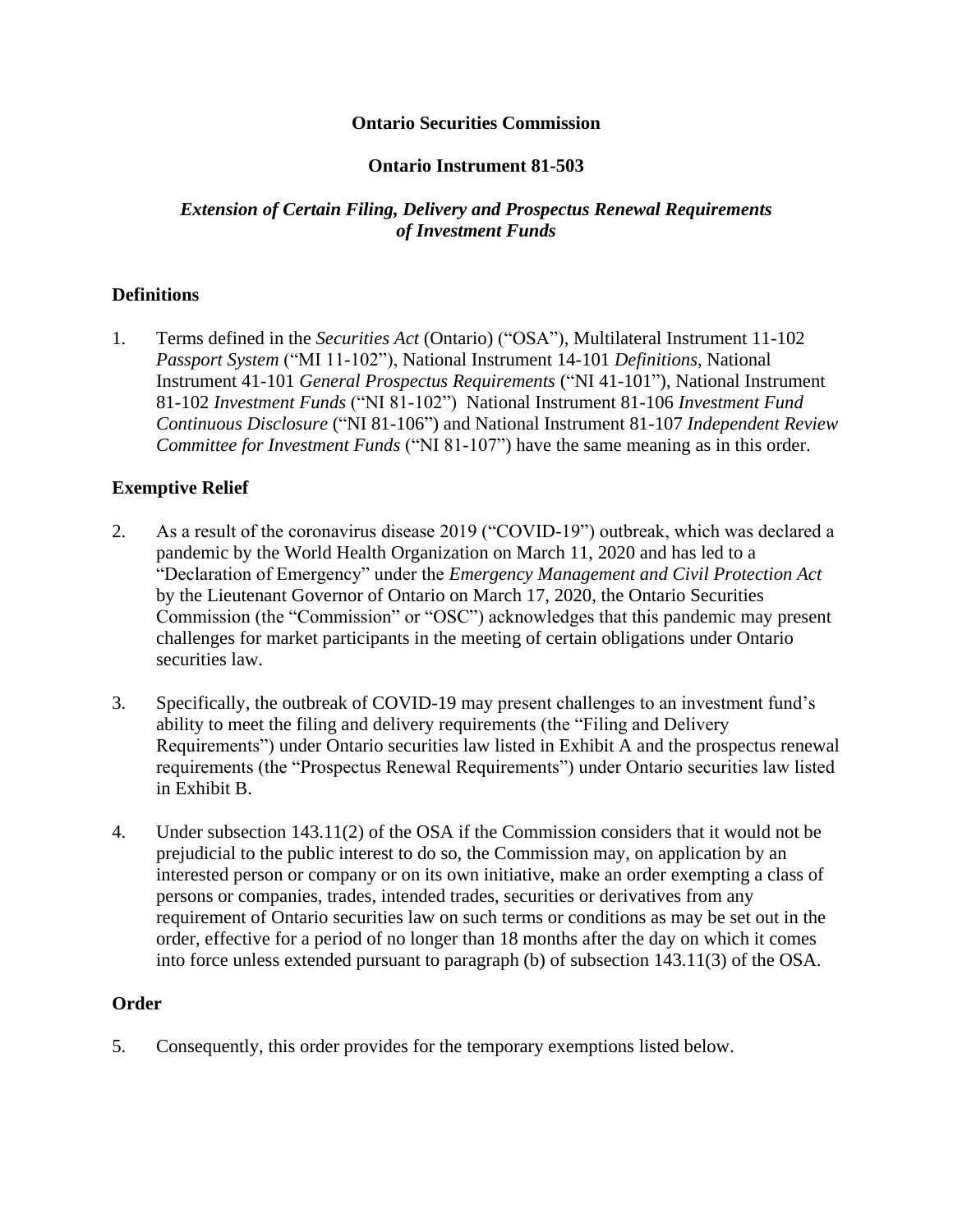- 6. Any investment fund required to make a filing and/or delivery in accordance with the Filing and Delivery Requirements during the period from March 23, 2020 to June 1, 2020 has an additional 45 days from the deadline otherwise applicable under Ontario securities law to make the filing or to send or deliver the document, subject to the terms and conditions listed below.
- 7. Any investment fund distributing securities under a prospectus with a lapse date that occurs during the period from March 23, 2020 to June 1, 2020, may add an additional 45 days to that lapse date in fulfilling the Prospectus Renewal Requirements, subject to the terms and conditions listed below.

## **Terms and conditions**

- 8. Any investment fund relying on this order must, as soon as reasonably practicable and in advance of its filing or delivery deadline, notify the Director of the Investment Funds and Structured Products Branch by email at IFSPDirector@osc.gov.on.ca stating that the investment fund is relying on this order and each applicable requirement for which it is relying on this order.
- 9. An investment fund relying on this order must, as soon as reasonably practicable and in advance of its filing or delivery deadline, post a statement on its public website, or the public website of its investment fund manager, stating that the investment fund is relying on this order and each applicable requirement for which it is relying on this order.
- 10. Reference made in a notice pursuant to section 8 of this order, or a public website statement pursuant to section 9 of this order, to an equivalent exemption granted by a securities regulatory authority or regulator in another jurisdiction of Canada that is the investment fund's principal regulator, as defined in MI 11-102, will be deemed to constitute a reference to the relevant exemption in this order.
- 11. This order will come into effect on March 23, 2020, for a period of 120 days.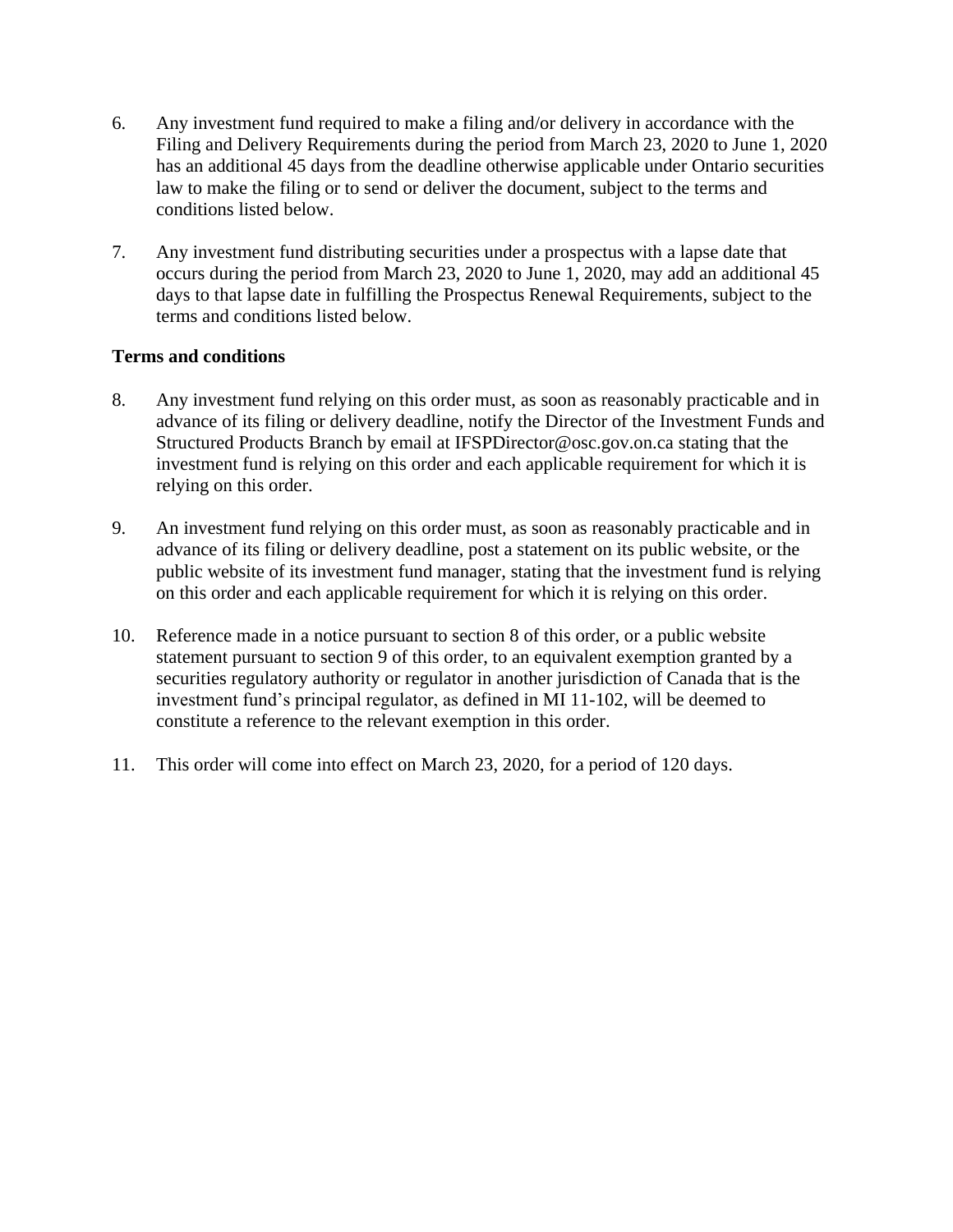## **Exhibit A – Filing and Delivery Requirements**

- (a) section  $14.6(3)$  of NI 41-101 and section 6.7(3) of 81-102, which require a custodian to deliver to the securities regulatory authority, custodian compliance reports within 30 days after the filing of the annual financial statements of an investment fund,
- (b) section 12.1 of NI 81-102, which requires a mutual fund, other than an exchangetraded mutual fund that is not in continuous distribution, that does not have a principal distributor, to complete and file a compliance report, within 140 days after the financial year end of the mutual fund,
- (c) section 2.2 of NI 81-106, which requires that annual financial statements and an auditor's report be filed on or before the 90th day after the investment fund's most recently completed financial year,
- (d) section 2.4 of NI 81-106, which requires that interim financial statements be filed on or before the 60th day after the end of the most recent interim period of the investment fund,
- (e) section 2.11 of NI 81-106, which requires a mutual fund that is not a reporting issuer to provide notice to the regulator of reliance on the section 2.11 exemption to file its financial statements,
- (f) section 4.2 of NI 81-106, which requires an investment fund, other than an investment fund that is a scholarship plan, to file an annual management report of fund performance for each financial year and an interim management report of fund performance for each interim period at the same time that it files its annual financial statements or its interim financial statements for that financial period,
- (g) section 4.3 of NI 81-106, which requires a scholarship plan to file an annual management report of fund performance at the same time as it files its annual financial statements,
- (h) section 5.1(2) of NI 81-106, which requires an investment fund to deliver to a securityholder its annual financial statements, interim financial statements, and the related management report on fund performance concurrently with the filing deadline set out in Part 2 of NI 81-106,
- (i) section 5.2(5) of NI 81-106, which requires an investment fund acting in accordance with section 5.2 of NI 81-106, to send annually to each securityholder a request form that they may use to instruct the investment fund as to which of the documents the securityholder wishes to receive,
- (j) section 5.3(3) of NI 81-106, which requires an investment fund to send annually to each securityholder a request form the securityholder may use to instruct the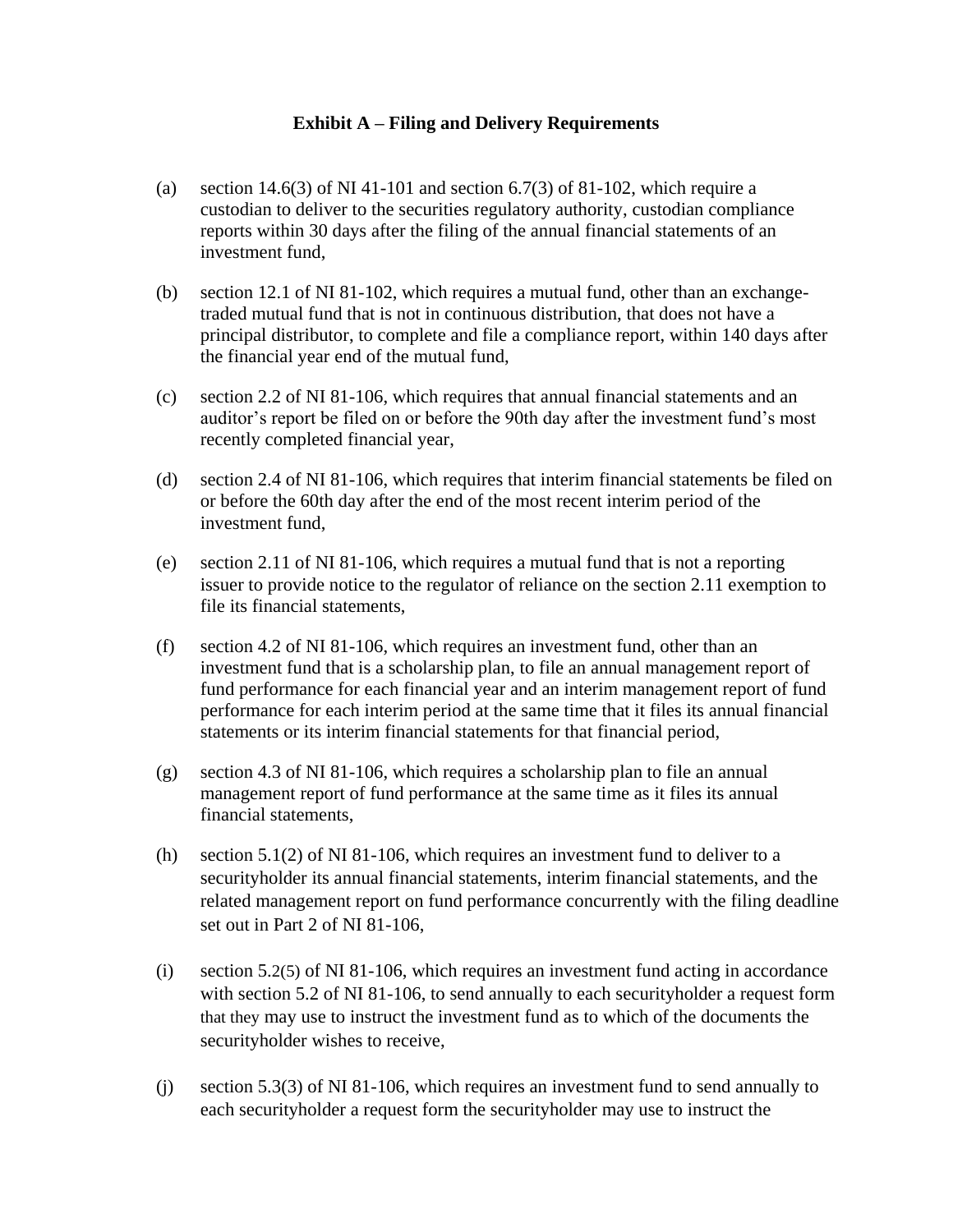investment fund as to which document listed in subsection 5.1(2) of NI 81-106 the securityholder wishes to receive,

- (k) section 5.4 of NI 81-106, which requires an investment fund to send a copy of the document listed in subsection 5.1(2) of NI 81-106 requested by securityholder by the later of the filing deadline of the requested document and ten calendar days after the request,
- (l) section 8.2(c) of NI 81-106, which requires a labour sponsored or venture capital fund to concurrently file, where applicable, an independent valuation with the filing of its annual financial statements,
- (m) section 9.3 of NI 81-106, which requires an investment fund to file an annual information form on or before 90 days after the most recently completed financial year, and
- (n) section 4.4 of NI 81-107, which requires an independent review committee to prepare, for each financial year of an investment fund and no later than the date the investment fund files its annual financial statements, a report to securityholders of the investment fund that describes the independent review committee and its activities for the financial year.